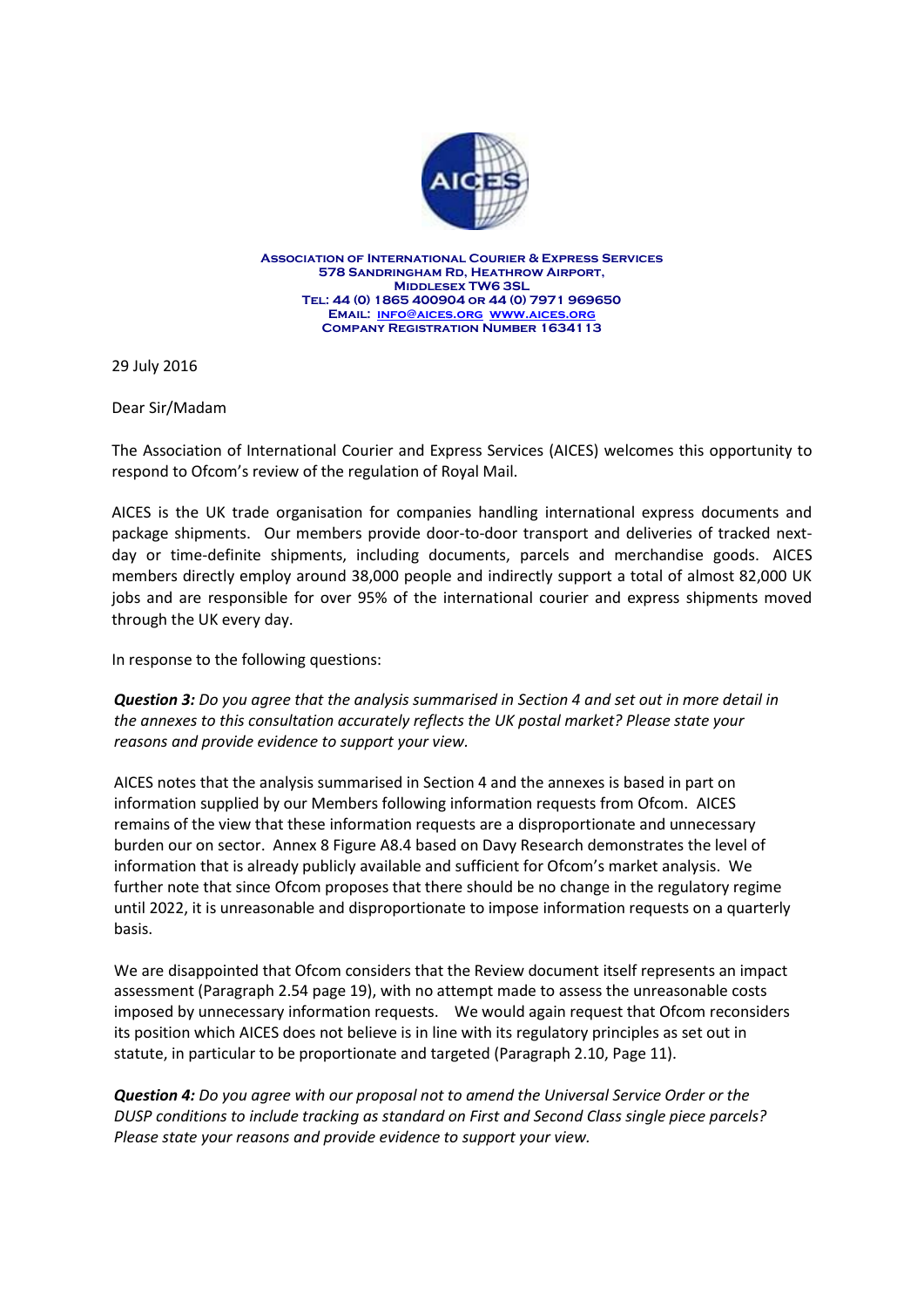AICES supports Ofcom's responsibility to secure the provision of a universal postal service as set down in statute and agrees with the decision not to include tracking as standard. It is important to ensure that the definition of universal services is very clearly delimited and is not expanded to include value-added services which are provided in a competitive marketplace. We are concerned that Ofcom seems to imply that this decision could be reviewed since it should be a matter of law and principle.

*Question 7: Do you agree with our proposal to amend the scope of Essential Condition 1 to cover untracked letter and large letter mail, and single piece universal service parcels, and to remove the remaining universal service products from the scope of the Essential Condition 1?*

*Question 9: Do you agree that the proposed drafting of Essential Condition 1 including relevant definitions accurately capture our intended objectives and the intended operators and mail types?*

AICES welcomes the statement by Ofcom below which is in accordance with our own analysis:

*'The key purpose of the mail integrity obligations contained in Essential Condition 1 is to protect those items which do not have additional protection (such as tracking which allows postal users to monitor the location of their mail) or where operators are not incentivised to protect the integrity of the mail (i.e. where the threat of losing customers to other operators means that operators are incentivised to ensure they provide a high quality of service and low level of mail integrity issues to ensure customer retention and/or attraction).'* Paragraph 7.21 Page 94

AICES members operate non-universal services in a highly competitive marketplace and are subject to competition law. Our Members already have every incentive to provide excellent service standards and indeed service quality is carefully monitored on an on-going basis. AICES welcomes the fact Ofcom recognises that express services is a competitive market. AICES supports the analysis and approach that regulation is not necessary where competition exists and welcomes Ofcom's statement that express services should remain outside mail integrity regulations in view of our Members' tracked services and the competition that exists in the sector.

*Question 13: Do you agree with our proposed drafting of Consumer Protection Condition 3 given our proposal to only apply the additional requirements set out in CP 3.3 in relation to redress and reporting to Royal Mail as the universal service provider?*

AICES welcomes the recognition that Ofcom has not identified any issues as a result of the review it undertook last year into CP 3 (Paragraph 7.80, Page 107).

As stated in response to Questions 7 and 9, AICES members operate in a highly competitive marketplace and already have every incentive to provide excellent service standards and indeed service quality is carefully monitored on an on-going basis. AICES therefore does not consider it appropriate or proportionate for Ofcom to impose any conditions on the express services sector in relation to complaints or redress.

Yours sincerely,